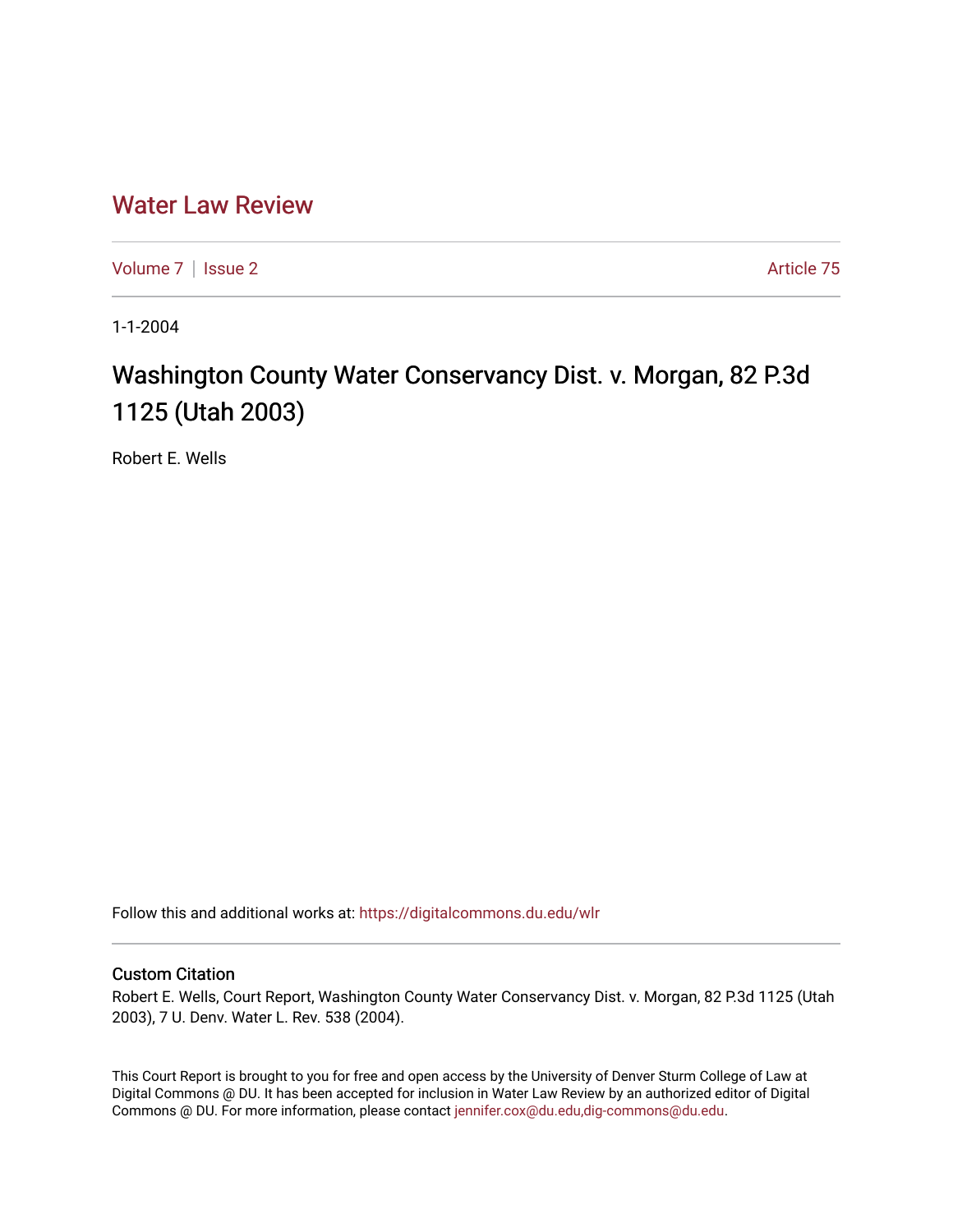determinations by operation of law did not unconstitutionally confer adjudicative power on the state engineer." Acknowledging USF's ability to seek leave of court to excuse its untimely objection, the court concluded that until USF explored that remedy, HCIC was entitled to the ten cfs water right reflected in the State Engineer's proposed award.

Thus, because USF did not object to the proposed determination within ninety days, the trial court lacked authority to hear an action that could result in a judgment inconsistent with an uncontested determination. Therefore, the court held the trial court lacked jurisdiction over this claim and vacated the judgment.

*Jessica L. Grether*

Washington **County Water Conservancy Dist. v. Morgan, 82 P.3d 1125** (Utah **2003)** (holding that Utah Water Conservancy Act did not create standing for a water conservancy district to bring cause of action for forfeiture; and party protesting a change application does not gain standing, **by** virtue of the protest, to petition the court for a declaration of forfeiture).

The Corporation of the Presiding Bishop of the Church of Jesus Christ of Latter Day Saints ("CPB") submitted a change application to the State Engineer for certain water rights located in Washington County, Utah. The Washington County Water Conservancy District ("Conservancy District") submitted a challenge to the change application, asserting that CPB forfeited some of its water rights. The State Engineer granted CPB's request, noting that it lacked jurisdiction to determine whether CPB forfeited its water rights. The Conservancy District then petitioned the Washington County District Court challenging the State Engineer's determination of the change application, and charged that CPB had forfeited the water rights at issue. The trial court ruled that the Conservancy District lacked standing to bring its cause of action and the Conservancy District appealed directly to the Utah Supreme Court.

On appeal, the court considered three issues: (1) whether the Utah Water Conservancy Act ("Act") granted standing to the Conservancy District, (2) whether the Conservancy District's participation in the change application proceedings gave standing to challenge the state engineer's determination, and (3) whether the Conservancy District qualified for standing under traditional standing requirements.

First, in addressing standing under the Act, the court concluded that the Act did not grant the Conservancy District standing. The court reached this conclusion by noting that the Act contained broad statements outlining the purposes of conservancy districts. Subsequent to these broad statements were specific powers that the legislature